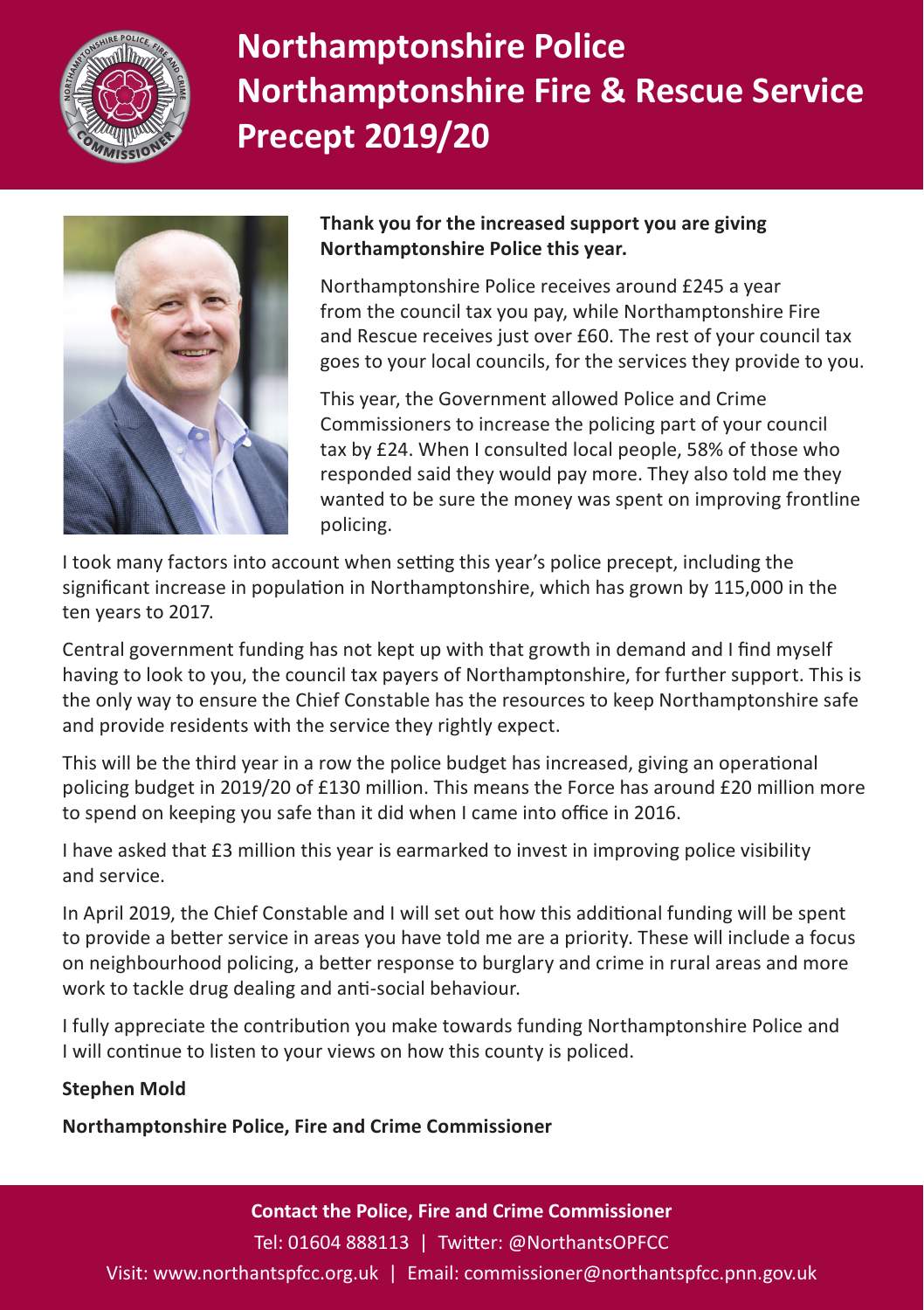# **What is the policing precept?**

The policing precept is the part of your council tax you pay towards policing in Northamptonshire. The amount you pay depends on your council tax band.

After your local authority has collected your council tax, the appropriate amount is passed to the Police, Fire and Crime Commissioner, who is responsible for allocating the police budget to the Chief Constable.

The policing precept is increasing by £24 a year this year for a band D household.

## **Who pays council tax?**

All residential houses in the country, whether owned or rented, are required to pay council tax.

There are discounts or exemptions available for people who meet certain criteria. If you want to know more about your requirement to pay council tax, please contact your local district or borough council.

## **How much will I pay?**

The following tables set out how much you will pay for policing next year and what this pays for.

| <b>Policing</b> |                       |                | 2019-2020 income (total £137.3m)                                                               |  |
|-----------------|-----------------------|----------------|------------------------------------------------------------------------------------------------|--|
| Band            | Property Value (1991) | Annual<br>Cost |                                                                                                |  |
| А               | Up to £40,000         | 163.36         |                                                                                                |  |
| B               | £40,0001 to £52,000   | 190.59         |                                                                                                |  |
|                 | £52,001 to £68,000    | 217.81         |                                                                                                |  |
| D               | £68,001 to £88,000    | 245.04         | Police Grant £74.5m<br>Council Tax £60.1m<br>Council Tax surplus £1.4m<br>Pensions Grant £1.3m |  |
| F               | £88,001 to £120,000   | 299.49         |                                                                                                |  |
|                 | £120,001 to £160,000  | 353.95         |                                                                                                |  |
| G               | £160,001 to £320,000  | 408.40         |                                                                                                |  |
| H               | Over £320.001         | 490.08         |                                                                                                |  |

| <b>Policing Budget</b>                              | 2018-19 (£m) | 2019-20 (£m) |
|-----------------------------------------------------|--------------|--------------|
| Local funding passed to the Chief Constable         | 100.5        | 108.2        |
| Investment                                          |              | 3.1          |
| <b>Enabling Services</b>                            | 18.2         | 19.0         |
| Total funding passed to the Chief Constable         | 118.7        | 130.3        |
| Capital Financing                                   | 2.8          | 1.6          |
| Office of the PFCC                                  | 1.7          | 1.3          |
| Commissioning & Early Intervention                  | 3.0          | 3.2          |
| Research, Public Involvement, Complaints & Delivery | 0.3          | 0.4          |
| Police and Crime Plan Delivery Fund                 | 0.2          | 0.2          |
| <b>Enabling Services Programme</b>                  |              | 0.2          |
| Contributions to reserves                           | 0.4          | 0.1          |
| <b>Total Expenditure</b>                            | 127.1        | 137.3        |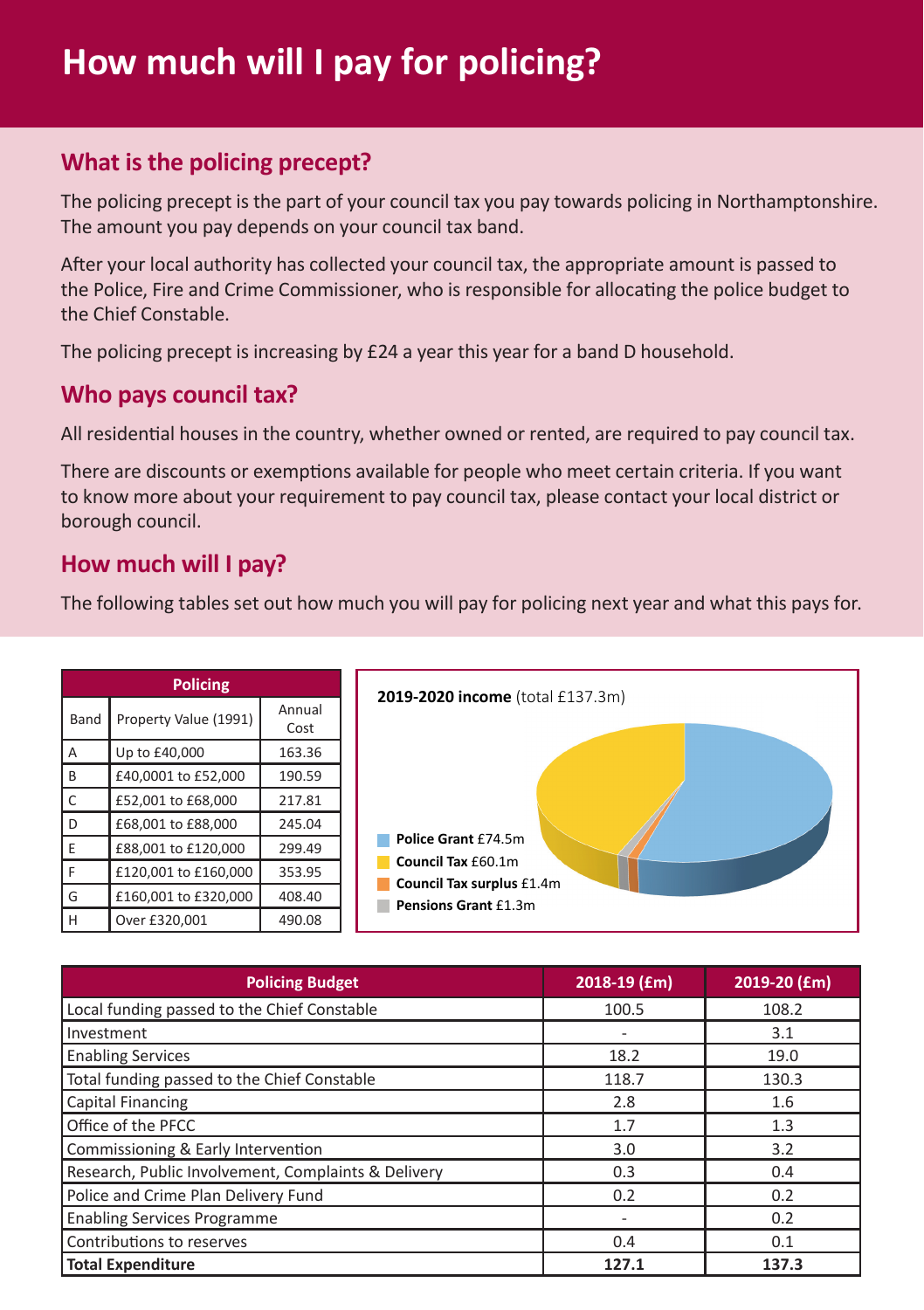# **How much will I pay for Fire and Rescue Services?**

I took over the governance of Northamptonshire Fire and Rescue Service from Northamptonshire County Council in January 2019.

For the first time, you will see the amount that you pay towards the Fire and Rescue Service through your council tax set out separately on your bill. And for the first time, the Fire and Rescue Service will be in control of its own budget - the Chief Fire Officer and his team will now decide where to best spend their funds to provide better services for people in Northamptonshire.

This year, you will pay around £60 a year to fund fire and rescue services in Northamptonshire through your council tax. This increase of around £1.76 a year will be used to help the service to create a capital programme from which to fund future developments.

When I asked if you would be prepared to pay more towards the fire service in Northamptonshire, 70% of you said that you would. In return for that support I can assure you that the police and fire services are looking at ways to make the best use of their funding.

#### **Stephen Mold - Northamptonshire Police, Fire and Crime Commissioner**

### **How much will I pay?**

The following tables set out how much you will pay towards the Fire and Rescue Service next year and what this pays for.

| Fire |                       |                |  |  |  |  |
|------|-----------------------|----------------|--|--|--|--|
| Band | Property Value (1991) | Annual<br>Cost |  |  |  |  |
| А    | Up to £40,000         | 40.51          |  |  |  |  |
| B    | £40,0001 to £52,000   | 47.26          |  |  |  |  |
| C    | £52,001 to £68,000    | 54.01          |  |  |  |  |
| ה    | £68,001 to £88,000    | 60.76          |  |  |  |  |
| F    | £88,001 to £120,000   | 74.26          |  |  |  |  |
| F    | £120,001 to £160,000  | 87.76          |  |  |  |  |
| G    | £160,001 to £320,000  | 101.27         |  |  |  |  |
|      | Over £320.001         | 121.52         |  |  |  |  |



| <b>Fire Budget</b>                             | 2019-20 (£m) |
|------------------------------------------------|--------------|
| Local funding passed to the Chief Fire Officer | 20.1         |
| <b>Enabling Services</b>                       | 3.8          |
| Total funding passed to the Chief Fire Officer | 23.9         |
| <b>Capital Financing</b>                       | 0.1          |
| Office of the PFCC                             | 0.4          |
| Contributions to reserves                      | 0.2          |
| Total Expenditure                              | 24.6         |